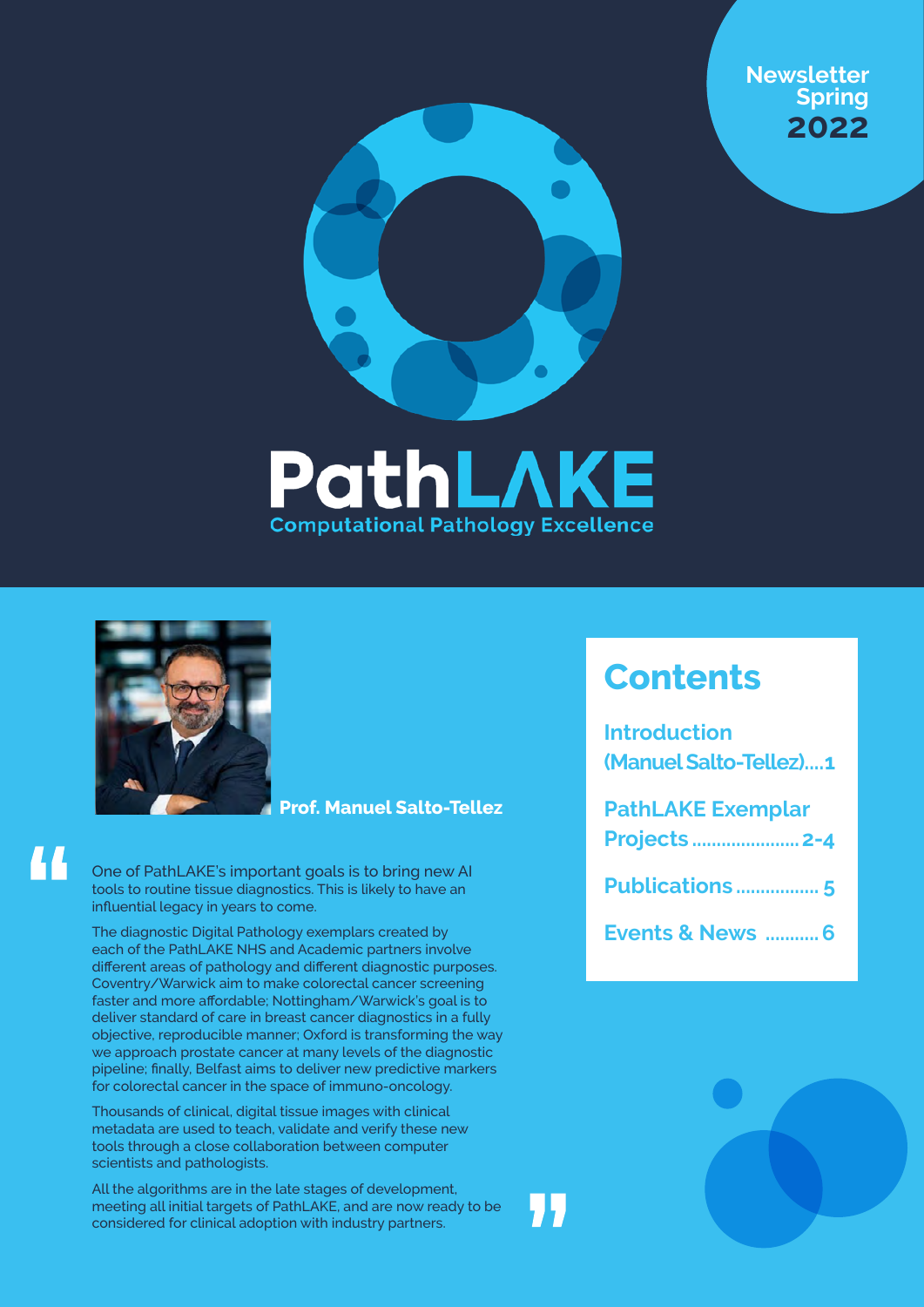### **PathLAKE Exemplar Projects**

**The PathLAKE exemplar projects are developing AI tools with different purposes and tackling different areas of disease (including breast, prostate and colorectal cancer). We have made good progress, creating AI tools to assist Pathologists with making a diagnosis or to help predict outcomes (or the best course of treatment) for patients.** 

### **Belfast**

The AI algorithms developed by the team at the Precision Medicine Centre of Excellence at Queen's University Belfast are new predictive tools to improve patient stratification in colorectal cancer. To do so, three AI algorithms have been created to help identify and quantify the number of three specific types of immune cells present within the colorectal cancer tissue, based on prior published experience **[[PMID: 32684627](https://pubmed.ncbi.nlm.nih.gov/32684627/)]**. This is complemented with analysis using other sophisticated tools **[[PMID: 32671911](https://pubmed.ncbi.nlm.nih.gov/32671911/)]** to accurately establish the ground truth of this test.



Over the past three years, we have scanned thousands of pathology slides and have created over 300,000 digital annotations on colorectal cancer samples previously analysed by chromogenic immunohistochemistry to help identify the immune cell markers of interest. The three algorithms are now being completed with some final testing using digital pathology images that have been shared with us by our PathLAKE NHS and academic partners. This helps to strengthen the ability of the algorithms to identify the immune cell content in images of tissue samples that may have some variation in appearance. These differences may be due to different processes used within the labs for creating the tissue slides, the way in which the slides are stained by different automated staining platforms or the different types of images created by different digital slide scanners. Exposing the algorithms to these differences in appearance helps to replicate how images are created within the clinical setting and means that the algorithms are better prepared for use in hospital pathology labs.

The best clinical performance is dictated by the combination of the three algorithms to create a single AI tool. An online predictor tool based on our experience of almost 2,000 samples analysed to date is currently under development. Our work will serve to seek regulatory approval with our industry partner for use of the tool as part of routine clinical practice within hospital labs in the NHS and further afield, helping pathologists bring real benefits to patients.

### **BRaCE**

The Breast Pathology Research Group at University of Nottingham and computer scientists at University of Warwick's Tissue Image Analytics (TIA) Centre are working together on the PathLAKE Breast Cancer Exemplar Project - BRaCE.

Using the vast archive of breast cancer tissue at Nottingham University Hospitals Trust, the aim is to create an algorithm that will classify the indeterminate risk group of breast cancer patients into precise treatment groups, depending on whether they will or will not benefit from chemotherapy treatment.

The project uses tissue and data from a large well-characterised invasive breast cancer cohort (2400 cases), with long term follow-up data and treatment information, to develop the prognostic

algorithm, which includes a total of 8498 images.

The algorithm is being developed jointly by the team of pathologists at Nottingham, led by Professor Emad Rakha, and computer scientists at TIA, led by Professor Nasir Rajpoot. It is being expanded using different variables in breast cancer, for example by introducing tumour grade, shape and pattern of the malignant cells, the rate of tumour cell division and growth and the relation between the adjacent and surrounding cells to the cancer cells.

The BRaCE project incorporates seven subprojects which are all contributing to the development of the final prognostic tool for breast cancer. The analysis is showing very promising and significant results. The final output is due soon.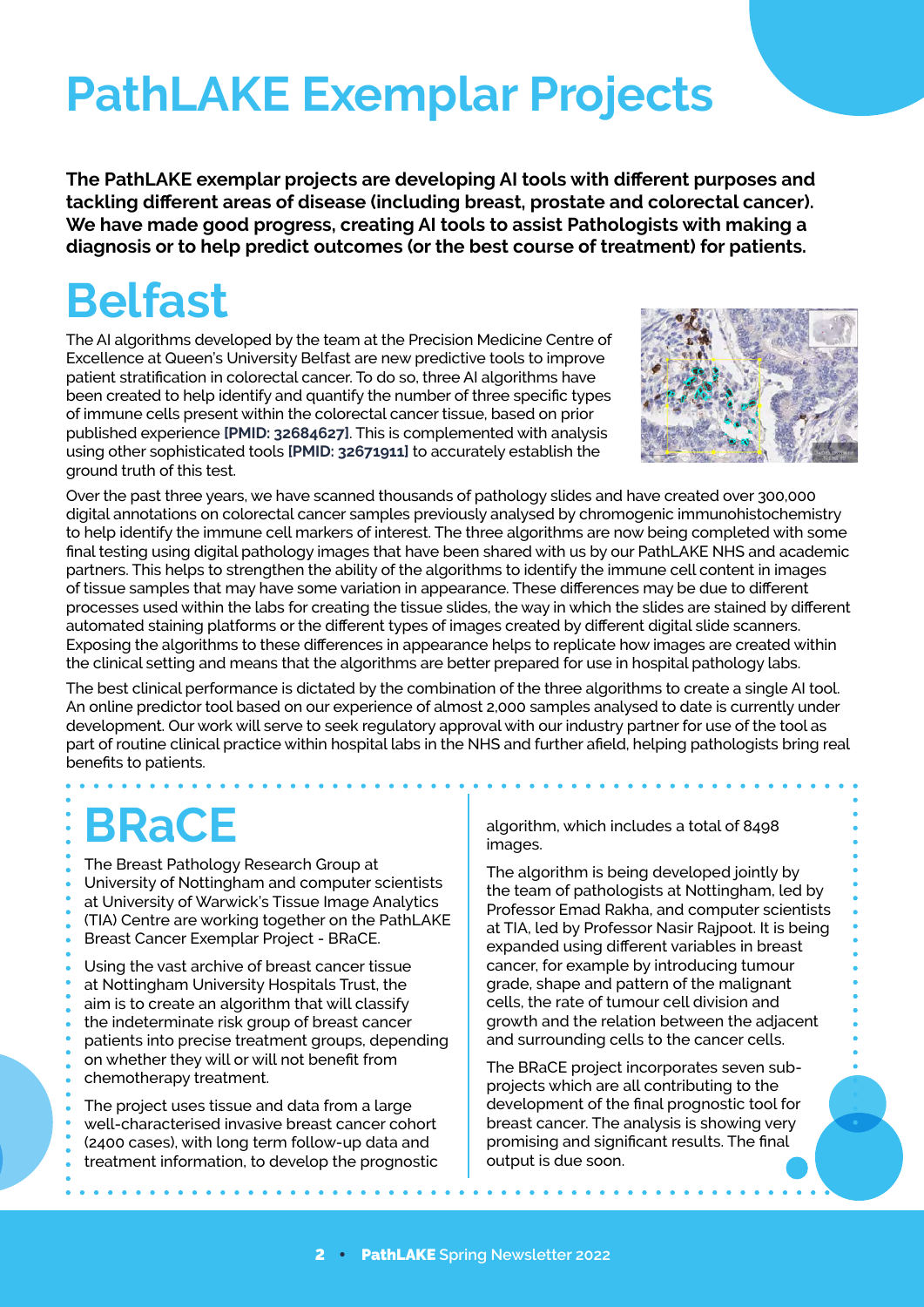### **CoBi**

**The PathLAKE Large Bowel Biopsy Screening Tool, co-developed by the PathLAKE teams at UHCW (led by Professor David Snead) and Warwick (led by Professor Nasir Rajpoot), is an algorithm that assesses digital images of large bowel biopsy slides ahead of the pathologist.** 

Patients who are suffering from symptoms of large bowel disease are most commonly investigated by colonoscopy, a flexible telescope used to look at the inner lining of the bowel. The clinician or nurse doing the examination will take small tissue samples, called biopsies, of any suspicious areas they find during the colonoscopy.

The biopsy samples are processed in the pathology laboratory where doctors trained in examining tissue (pathologists) look at them under the microscope. The process of examining the biopsies is very labour intensive and involves many hours of pathologist time to examine the samples under the microscope, first to find abnormal areas and then to decide what the disease is. A third of the samples taken are normal, but even these samples take many hours of pathologist time to report.

The biopsy is critical to finding disease and to understand precisely what the disease is (most often, tumour or inflammatory

disease), how severe it is and how it should be treated. In some quite common disorders of the large bowel, the lining looks normal but contains microscopic abnormalities that can only be seen by the pathologist, the so-called microscopic colitis. Therefore, even for normal colonoscopies, biopsies are taken to check for microscopic colitis.

CoBi is an algorithm that assesses digital images of large bowel biopsy slides ahead of the pathologist.

The tool decides if the sample is normal and, if so, issues an automated report to the clinical team. If the sample is abnormal, the tool decides what the disease process is, where in the biopsy the abnormality is and places the case in an urgent or non-urgent basket.

As a result, the algorithm will save the time pathologists spend looking at normal biopsies so it could be used to examine the cases which contain

disease and so we can be sure all cases which require urgent attention are examined first. All



patients will benefit from this innovation. Patients without disease will get their normal biopsies reported earlier, and patients with disease will have their biopsies seen by the pathologist quicker. Pathologists will benefit by having the algorithm help identify areas of abnormality which will mean fewer errors through missing small areas of abnormality by oversight.



The tool is going through the proof of principle trials at the moment which will be completed by September. Our interim results are quite promising, with specificity of 80% at 97% sensitivity. We are now working very hard to move to the next stage, which will be a multi-site validation study across 10 sites in the UK which (if funded) we aim to start later this year. Efficacy and safety data from this study should enable the tool to enter practice in 2025.

### *<u>A</u>* PathLAKE **announces its first pathology robot.** A)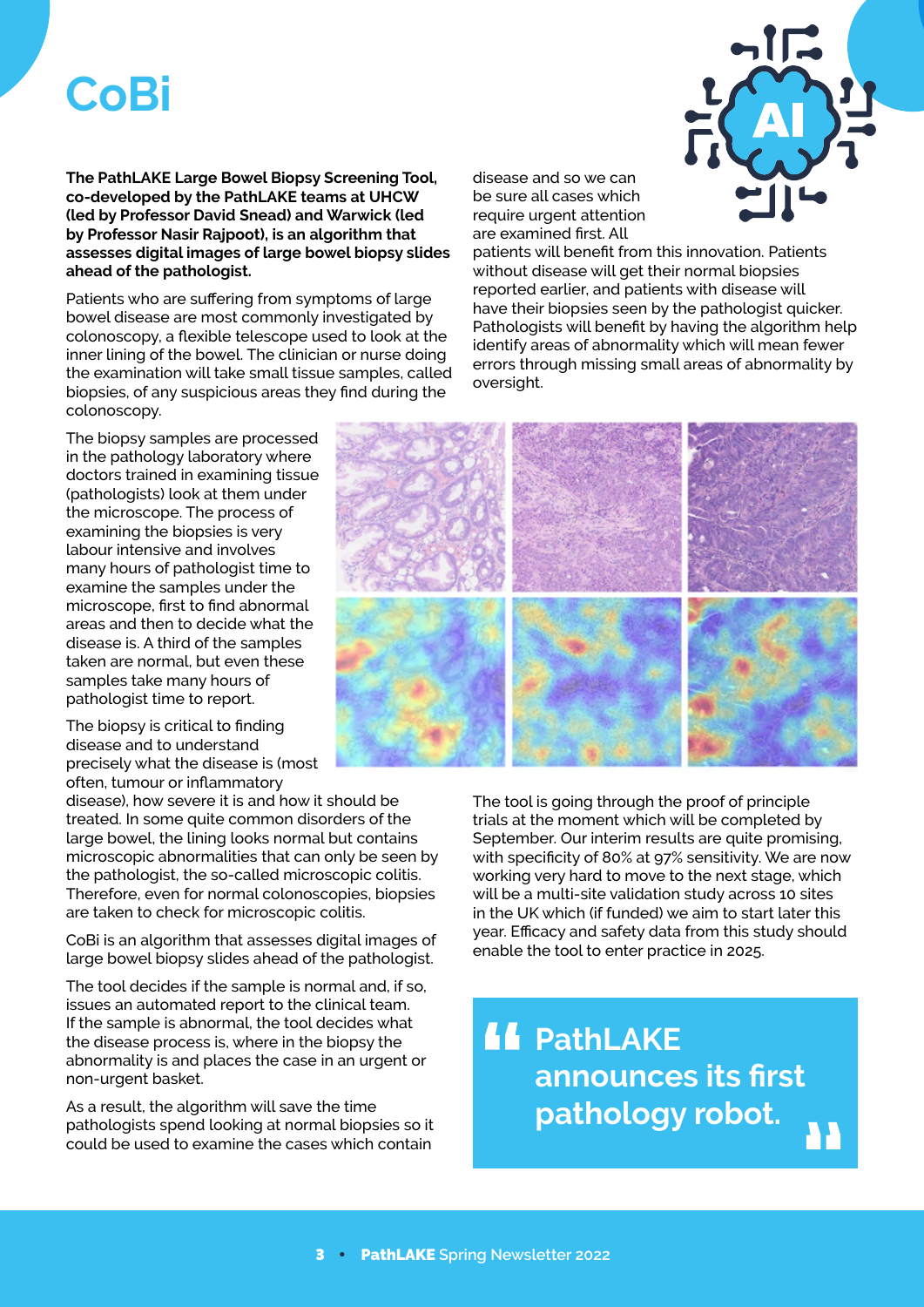

a

Day<sub>1</sub>

Day 2



#### **The PathLAKE team in Oxford has been working on several different projects as part of their "exemplar" workstream.**

The work encompasses different aspects of digitization of histopathology and processes including adding images to the PathLAKE datalake, assessing image quality of slides and automating lab processes.

Staff in Oxford have curated 30,000 cases for the datalake. In another project, more than 11,000 slides have been retrieved from an off-site storage facility (a disused Welsh mine believe it or not!), curated, barcoded, cleaned and scanned. These types of large data sets (big data) can be used to find patterns of disease or identify risk factors for certain diseases and lead to better outcomes for patients. This particular library of cases is a hugely valuable research resource and will enable large scale projects looking at various aspects of prostate cancer.

Day 3

Other work in Oxford has focused on different technical and mechanistic aspects, for example, one of the projects has led to the design and validation of an Automatic IHC (immunohistochemistry) Request Tool (**[PMID: 34017063](https://www.ncbi.nlm.nih.gov/pmc/articles/PMC8376647))**.

Pathologists normally review a case by looking at H&E (haematoxylin and eosin) slides, which is where prostate tissue is stained to show different tissue patterns indicative of cancerous or benign tissue. However, sometimes further information is required in order to give a diagnosis and that comes in the form of immunohistochemistry staining. Requesting this is a time consuming routine clinical task for the pathologist and means reviewing the case in order to request the IHC and then re-reviewing once that is available. The new tool uses AI (Artificial Intelligence) to automate the request for IHC for prostate biopsy cases without a pathologist reviewing the case first.

This means that the pathologist only reviews the case when all the necessary information is gathered together, enabling them to get results to patients



Our recent publication in Scientific Reports (Haghighat M et al) is one successful example of our pathology/engineering science collaboration and describes automated quality assessment of histology cohorts, unlocking their potential. **[\(PMID: 35322056\)](https://europepmc.org/article/MED/35322056)**

In addition to work on automation of workflows, the Oxford team have an ongoing package of work using AI to evaluate prostate cancer in novel ways and we should be able to share some of this work very shortly.

**The PathLAKE Education platform is open to all. To request free access to the PathLAKE Pathology Education Tutor Platform, simply enter your details [here](https://forms.office.com/r/fKaaM8iv0b).**



Day 4

Day 5

Day 6

Day 7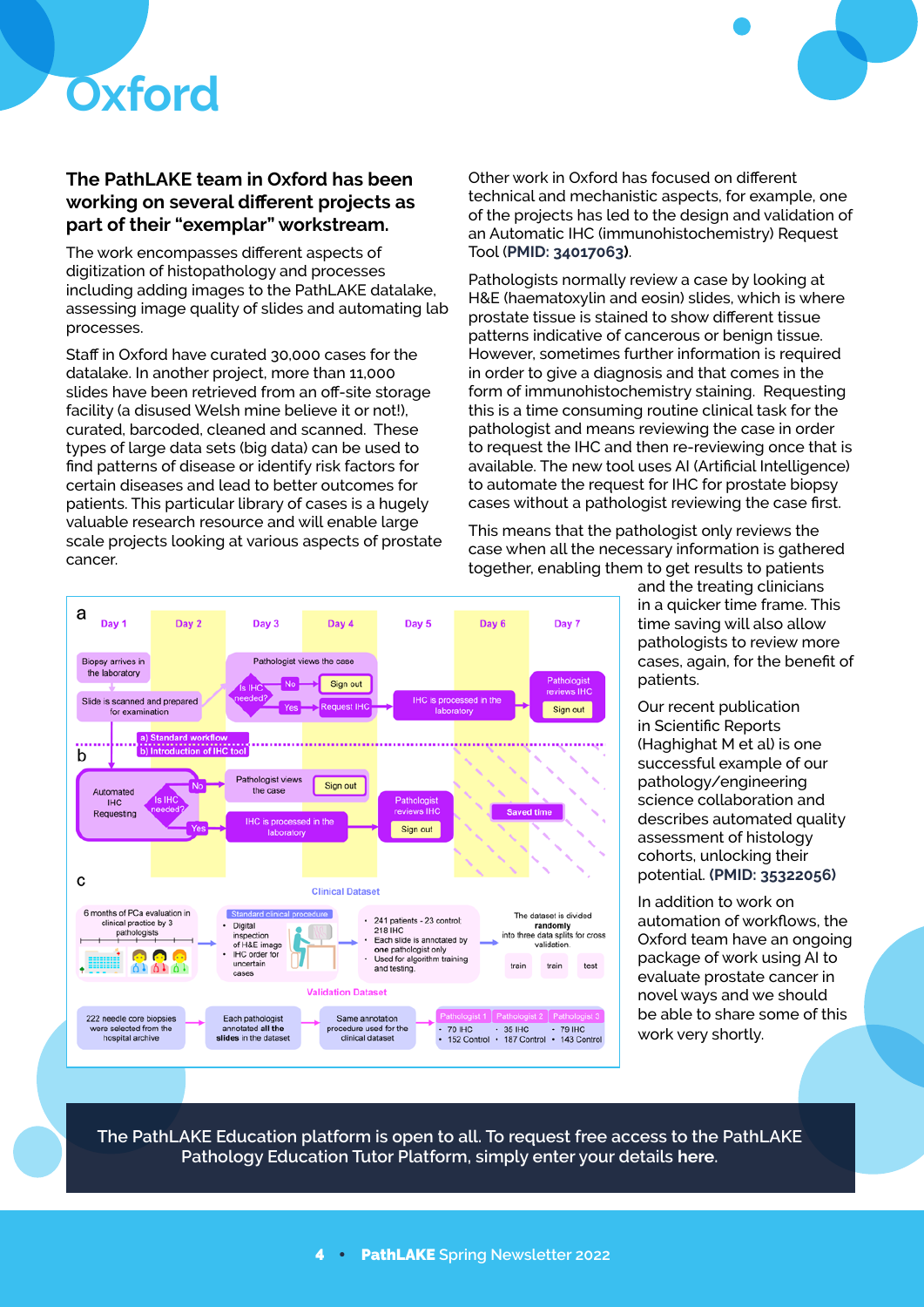

# **Events and News**

#### **Warwick Seminar Series**

**The TIA Centre Seminar Series welcomes external speakers to give presentations on Computational Pathology and aims to stimulate thought provoking discussions among participants. So far, we have had ten speakers from various countries, who have discussed their recent work in the field. Recorded sessions are available on YouTube and further information on upcoming seminars can be found on our webpage.**

**Click [here](https://youtube.com/playlist?list=PL33zGSM6CfFCN3gbUFfZ5S0R1HrnMQS7) for the YouTube channel and the [webpage.](https://warwick.ac.uk/TIA/seminars)**

#### **Visit to Belfast in November 2021**



**In November, Deborah Griggs and Rachel Flowers (PathLAKE Programme Manager and Project Officer) were delighted to visit Queen's University Belfast to meet the PathLAKE team at the Precision Medicine Centre of Excellence. After many virtual meetings over the last two years, it was great to meet face to face again at long last. Perry Maxwell gave us a guided tour of the Precision Medicine Centre labs and facilities, and Claire Lewis showed us around the Northern Ireland Biobank and answered our many questions.** 

**Professor Manuel Salto-Tellez joined us for lunch and, in the afternoon, we met with Dominique French (Belfast Project Manager) to do a deep dive on the Work Package 3 deliverables and milestones and better understand the work lead by the Belfast team. Thank you to Prof Salto-Tellez and his team for making us so welcome, and for a very useful and informative day.**



**Precision Medicine Centre, Belfast**

#### **PathLAKE Showcase Conference – Live: 8 June 2022, Royal College of Pathologists, London**

**The PathLAKE Showcase Conference will bring together** 

The Royal College of Pathologists<br>Pathology: the science behind the cure

**funders, academics and commercial partners to demonstrate its achievements and impact.**

**The PathLAKE project draws to a close in September 2022. Our showcase conference will demonstrate the significant achievements and impact of the project exemplars, before moving on to discuss data and specifically the challenges and opportunities in developing data repository systems and the ethics surrounding data sharing.**

#### **Nottingham Breast Pathology Masterclass – Online: 23 March 2022**

**The first Nottingham Breast Pathology Masterclass of 2022 gave over 330 delegates from across the world access to leading experts to discuss challenges in diagnostic breast pathology. The programme enabled delegates to enhance their knowledge, skills and expertise covering a range of different topics. The course leader, Professor Emad Rakha, was joined by a distinguished faculty: Professor Ian Ellis; Professor Puay Hoon Tan; Professor Maria Pia Foschini; Professor Abeer Shaaban; and Mr Hazem Khout. The Q&A sessions were moderated by Dr Islam Abdelaziz.**



**Masterclass – Live: 17 June 2022**

**Nottingham Breast Pathology Masterclass - Live takes place at the Crowne Plaza Hotel, Nottingham.**

**Cases will be presented in workshops with live microscopy and interactive discussion by our distinguished faculty consisting of Professor Ian Ellis, Professor Abeer Shaaban and Dr Elena Provenzano, along with Course Director, Professor Emad Rakha.**

**The Masterclass is ideal for practising pathologists, pathology fellows and trainees. Find out more [here.](https://nottinghambreastpathologymasterclass.com/live/)**